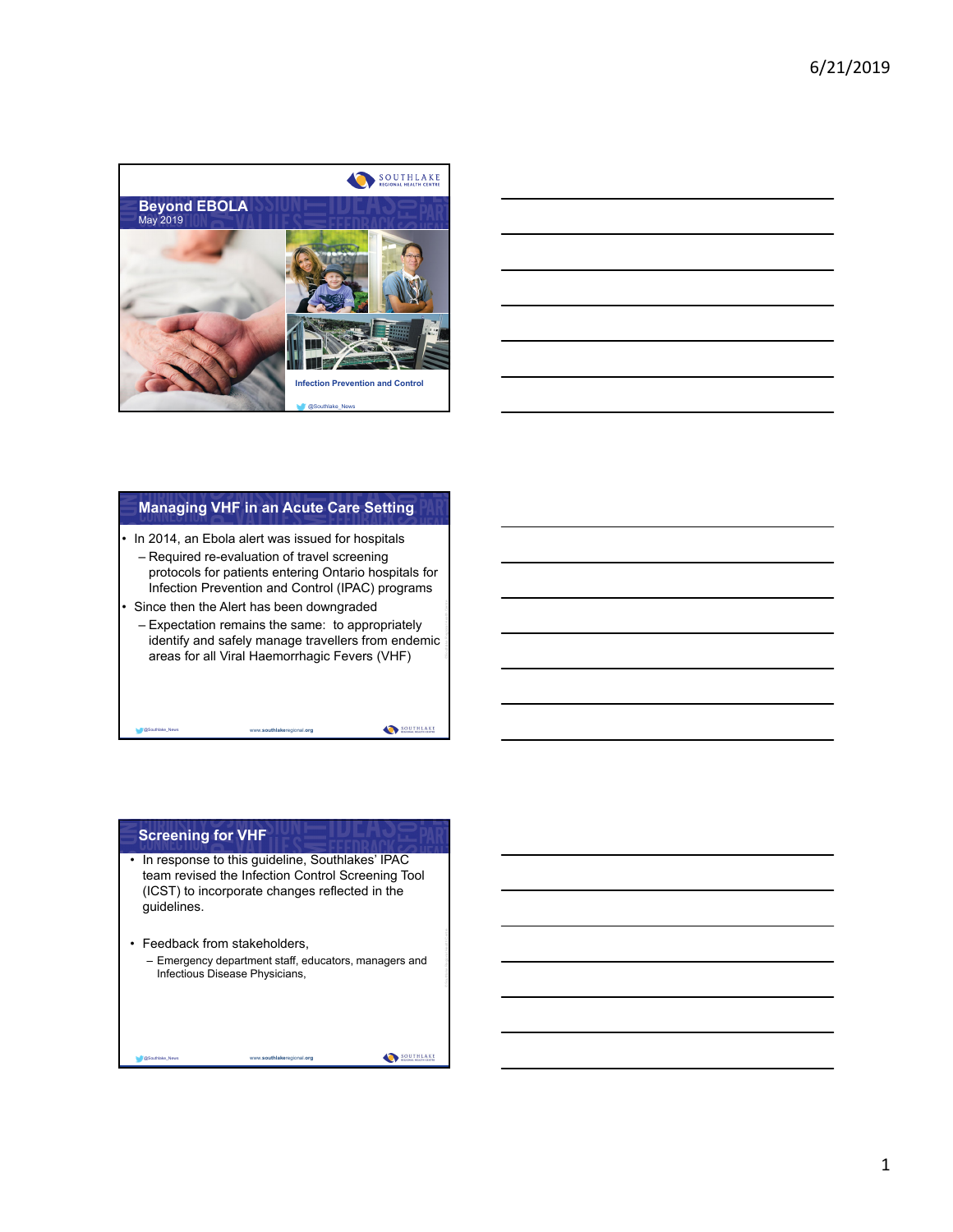### **Infection Control Screening Tool (ICST)**

The Infection Control Screening Tool (ICST) was revised based on the new guidelines:

- Additional questions were added
- Additional countries/regions were added to the travel screening list
- *The list is reviewed monthly by IPAC*
- Actions changed based on ICST responses

#### **Travel Screening Toolkit**

@Southlake\_News www.**southlake**regional.**org**

Supplementary documents developed to support the ICST including:

- Flow chart for travel to affected region
- Updated policies and procedures

@Southlake\_News www.**southlake**regional.**org**

- PPE checklists
- Signage for new categories of Additional **Precautions**

SOUTHLAKE

SOUTHLAKE



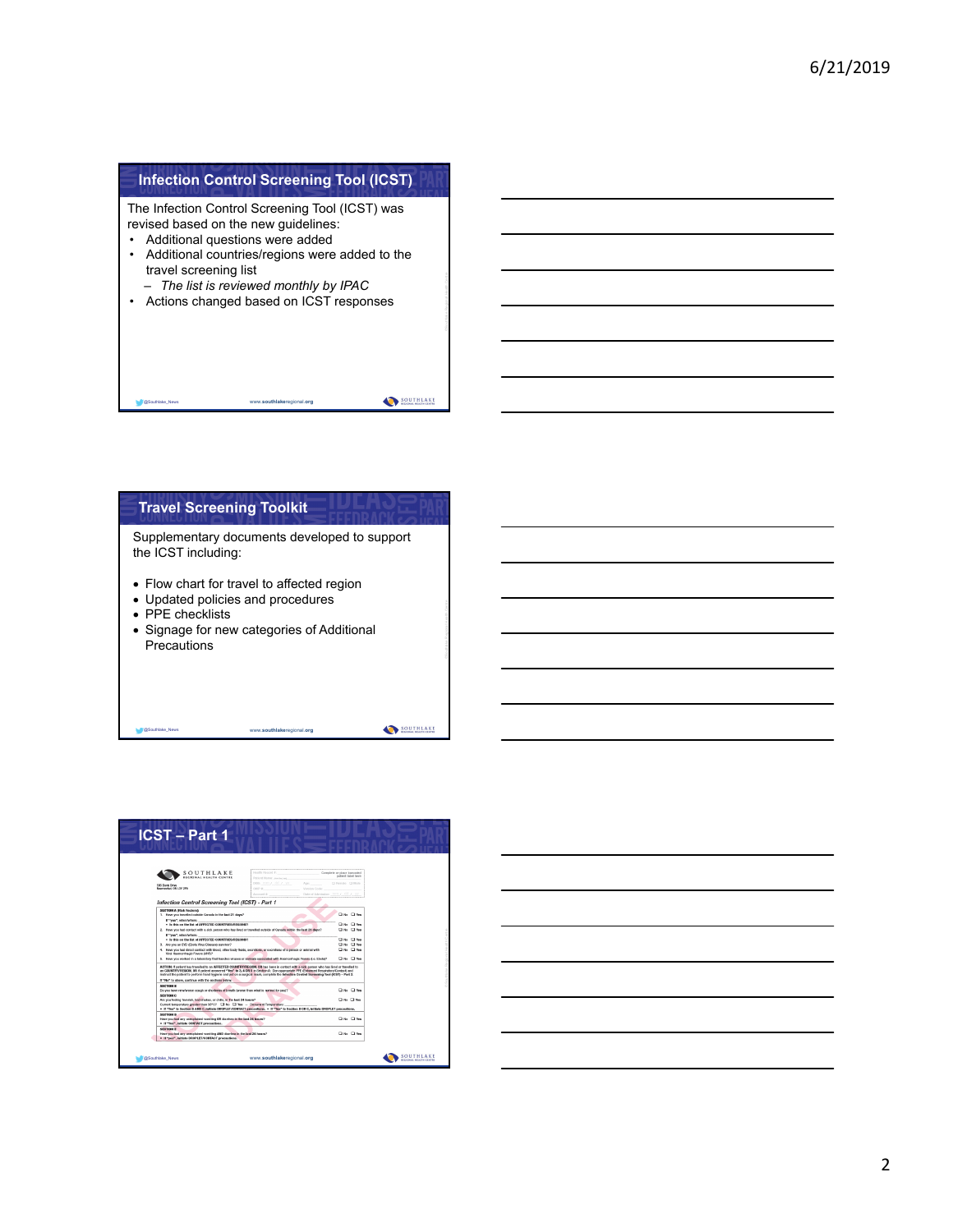| Policett Harrott process, and                                     |                                        | patient label tere                                                                                                                                                                                                                                                                                                                                                                                                                                                                                                                                                                                                                         |                                 |
|-------------------------------------------------------------------|----------------------------------------|--------------------------------------------------------------------------------------------------------------------------------------------------------------------------------------------------------------------------------------------------------------------------------------------------------------------------------------------------------------------------------------------------------------------------------------------------------------------------------------------------------------------------------------------------------------------------------------------------------------------------------------------|---------------------------------|
| post mm r dd r vv<br><b>OHP D</b><br>Accessed Br.                 | Age: I Ferrale I Male<br>Version Dade: |                                                                                                                                                                                                                                                                                                                                                                                                                                                                                                                                                                                                                                            |                                 |
| <b>Infection Control Screening Tool (ICST) - Part 2</b>           |                                        |                                                                                                                                                                                                                                                                                                                                                                                                                                                                                                                                                                                                                                            |                                 |
|                                                                   |                                        | As Per Part 1<br><b>D</b> Yes<br><b>D</b> Yes<br><b>CI Yes</b>                                                                                                                                                                                                                                                                                                                                                                                                                                                                                                                                                                             |                                 |
|                                                                   |                                        | <b>TT</b> Yes                                                                                                                                                                                                                                                                                                                                                                                                                                                                                                                                                                                                                              |                                 |
|                                                                   |                                        | <b>CI You</b>                                                                                                                                                                                                                                                                                                                                                                                                                                                                                                                                                                                                                              |                                 |
| 2. Are you feeling feverish, had shakes, or chilic? [3 No [3] Yes |                                        |                                                                                                                                                                                                                                                                                                                                                                                                                                                                                                                                                                                                                                            |                                 |
| Vomiting<br>Diarrhea                                              |                                        | $\Box$ No (to ALL)<br>The do ANY                                                                                                                                                                                                                                                                                                                                                                                                                                                                                                                                                                                                           |                                 |
|                                                                   |                                        |                                                                                                                                                                                                                                                                                                                                                                                                                                                                                                                                                                                                                                            |                                 |
|                                                                   |                                        | 2. Patient has been in contact with a sick person who has lived or travelled to an Affected Country-Region.<br>4. Podent has had direct contact with blood, other body fluids, secretions, or expretions of a person or animal with<br>5. Patient has worked in a laboratory that handles viruses or onimals associated with Haemorrhapic Fevers (i.e. Ebola).<br>1. De you have new/worse cough or shortness of breath (worse than what is normal for you)? [ ]] No [ ] Yes<br>16 ID Yes - Document Temperature:<br><b>CING CITES</b><br><b>DING DIYES</b><br>Other G Symptoms C No C Yes<br>If "Yes", to other GI symptoms give details: | Date of Admission: mm / dd / VV |



|                                                                              | <b>List of Countries/Regions</b>                                                                                                               |                                                           |
|------------------------------------------------------------------------------|------------------------------------------------------------------------------------------------------------------------------------------------|-----------------------------------------------------------|
|                                                                              |                                                                                                                                                |                                                           |
|                                                                              |                                                                                                                                                | More countries/regions have infectious diseases of public |
|                                                                              |                                                                                                                                                |                                                           |
|                                                                              | health importance (69 in total)                                                                                                                |                                                           |
|                                                                              |                                                                                                                                                |                                                           |
| Country/Hegion                                                               | Infectious Agent                                                                                                                               |                                                           |
| Afghenister                                                                  | Crimean-Congo Herschfugic Fever                                                                                                                |                                                           |
| Albertia                                                                     | Crimean-Congo Hemontagic Fever                                                                                                                 |                                                           |
| Angola                                                                       | Marburg Hernonhugic Fever                                                                                                                      |                                                           |
| Ammma                                                                        | Crimean-Congo Hernomhagic Fever                                                                                                                |                                                           |
| Aperbaila                                                                    | Crimean-Congo Hernomhagic Fever                                                                                                                |                                                           |
| kenn                                                                         | <b>NSRS-Cote</b>                                                                                                                               |                                                           |
| Bergin                                                                       | Crimean-Congo Hernomhagic Fever                                                                                                                |                                                           |
| <b>Benit</b>                                                                 | Jessi Feve                                                                                                                                     |                                                           |
| Acesa and restragacita                                                       | Crimean-Congo Hernomhagic Fever                                                                                                                |                                                           |
| <b>Bulgata</b>                                                               | Crimean-Congo Herschflagic Fever                                                                                                               |                                                           |
| <b>Burkins Fasc</b>                                                          | Crimean-Congo Herschflagic Fever                                                                                                               |                                                           |
| <b>Burkins Fasc</b>                                                          | Jessa Fesser                                                                                                                                   |                                                           |
| keyed                                                                        | <b>Dolla</b>                                                                                                                                   |                                                           |
| <b>Central African Republic</b>                                              | Crimean-Congo Hernomhagic Fever                                                                                                                |                                                           |
| <b>Lote d'Ivoire</b>                                                         | assa Fever                                                                                                                                     |                                                           |
| <b>Croatia</b>                                                               | Crimean-Congo Herikonhagic Fever                                                                                                               |                                                           |
|                                                                              | bemocratic Republic of the Congo (Crimean-Congo Herkonhagic Fever                                                                              |                                                           |
| bemocratic Aepublic of the Congo (tibola-                                    |                                                                                                                                                |                                                           |
|                                                                              | Democratic Republic of the Congo (Marburg Hemorrhage) Fever                                                                                    |                                                           |
| test                                                                         | Crimean-Congo memorihagic Fewer                                                                                                                |                                                           |
| <b>Those</b>                                                                 | Crimean-Congo Hernonhagic Fever                                                                                                                |                                                           |
| Deca Strip                                                                   | MERS-COV                                                                                                                                       |                                                           |
| beinga                                                                       | Crimean-Congo Herschiftugs: Fever                                                                                                              |                                                           |
| Chang                                                                        | Letta Figure                                                                                                                                   |                                                           |
| Oregon                                                                       | Crimean-Congo Hamonhagic Fexer                                                                                                                 |                                                           |
| Outrea                                                                       | Crimean-Congo Hamonhagic Fever                                                                                                                 |                                                           |
| During                                                                       | <b>ISM's</b>                                                                                                                                   |                                                           |
| During<br>Quiarat, India                                                     | <b>Jesse Panner</b>                                                                                                                            |                                                           |
| <b>Ingel</b>                                                                 | Crimean-Corgo Herechtugic Fever                                                                                                                |                                                           |
|                                                                              |                                                                                                                                                |                                                           |
|                                                                              |                                                                                                                                                |                                                           |
|                                                                              |                                                                                                                                                |                                                           |
|                                                                              |                                                                                                                                                |                                                           |
|                                                                              |                                                                                                                                                |                                                           |
| <b>Harry</b><br><b>Han</b><br><b>Harry</b><br><b>Senato</b><br><b>Janfan</b> | Crimean-Congo Hamonhagic Fever<br><b>NESS CITY</b><br>Crimean Coran Hamonhagic Faxas<br><b>NEEL CIT</b><br><b>MERS-CHY</b><br><b>NEEL CITY</b> |                                                           |





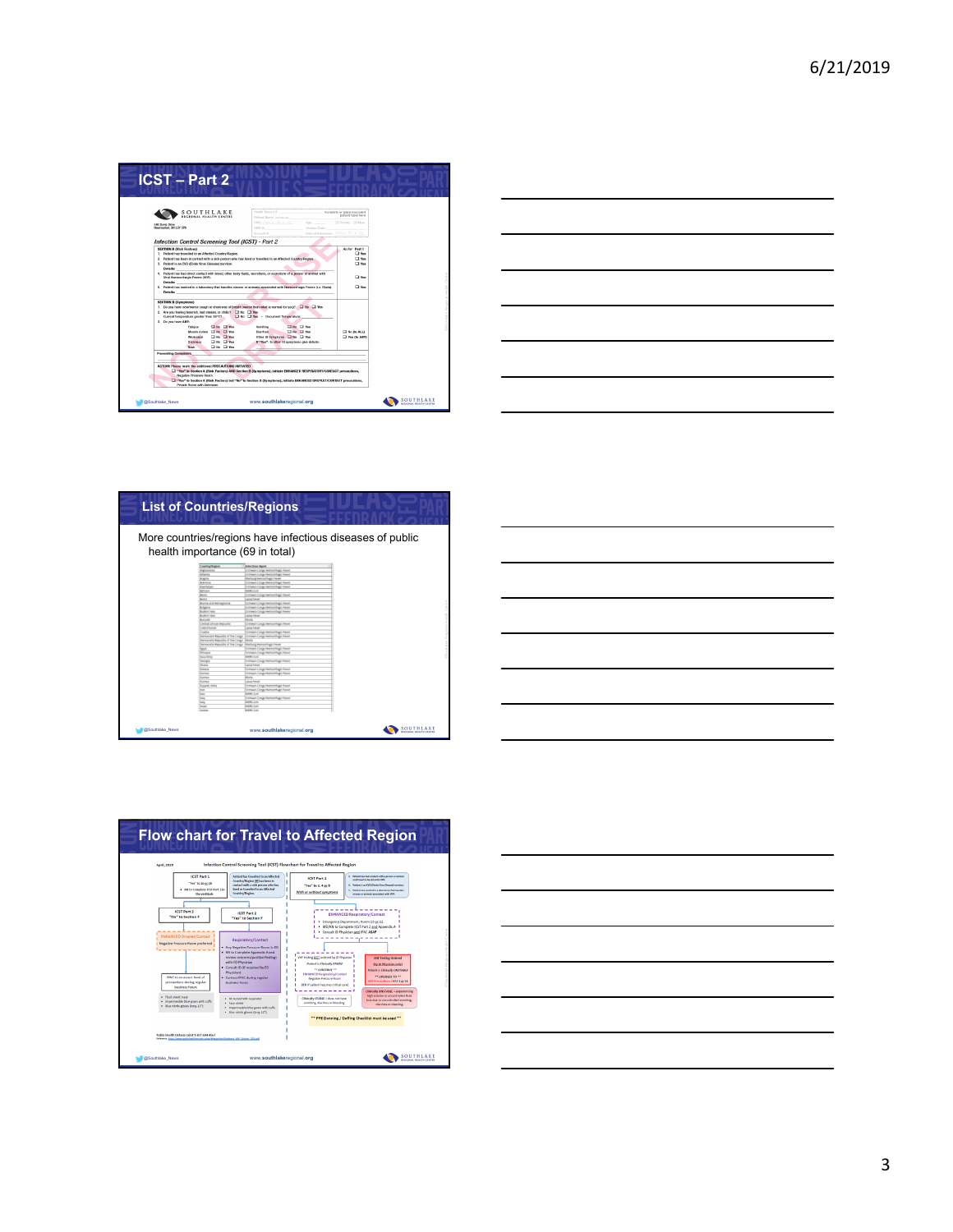| <b>Additional Precautions</b>                                                                                                                                         |
|-----------------------------------------------------------------------------------------------------------------------------------------------------------------------|
| 1. Enhanced Droplet/Contact<br>- Includes fluid shield mask, impermeable gown, long<br>nitrile gloves, negative pressure room preferred                               |
| 2. Respiratory/Contact was revised to comply with the<br>quidelines while ensuring protection against potential<br>MERS-CoV, low risk VHF and possible novel disease: |
| - Includes N95 mask, fluid shield, impermeable gown, long nitrile<br>gloves and mandatory negative pressure room                                                      |
| www.southlakeregional.org<br><b>@Southlake News</b>                                                                                                                   |





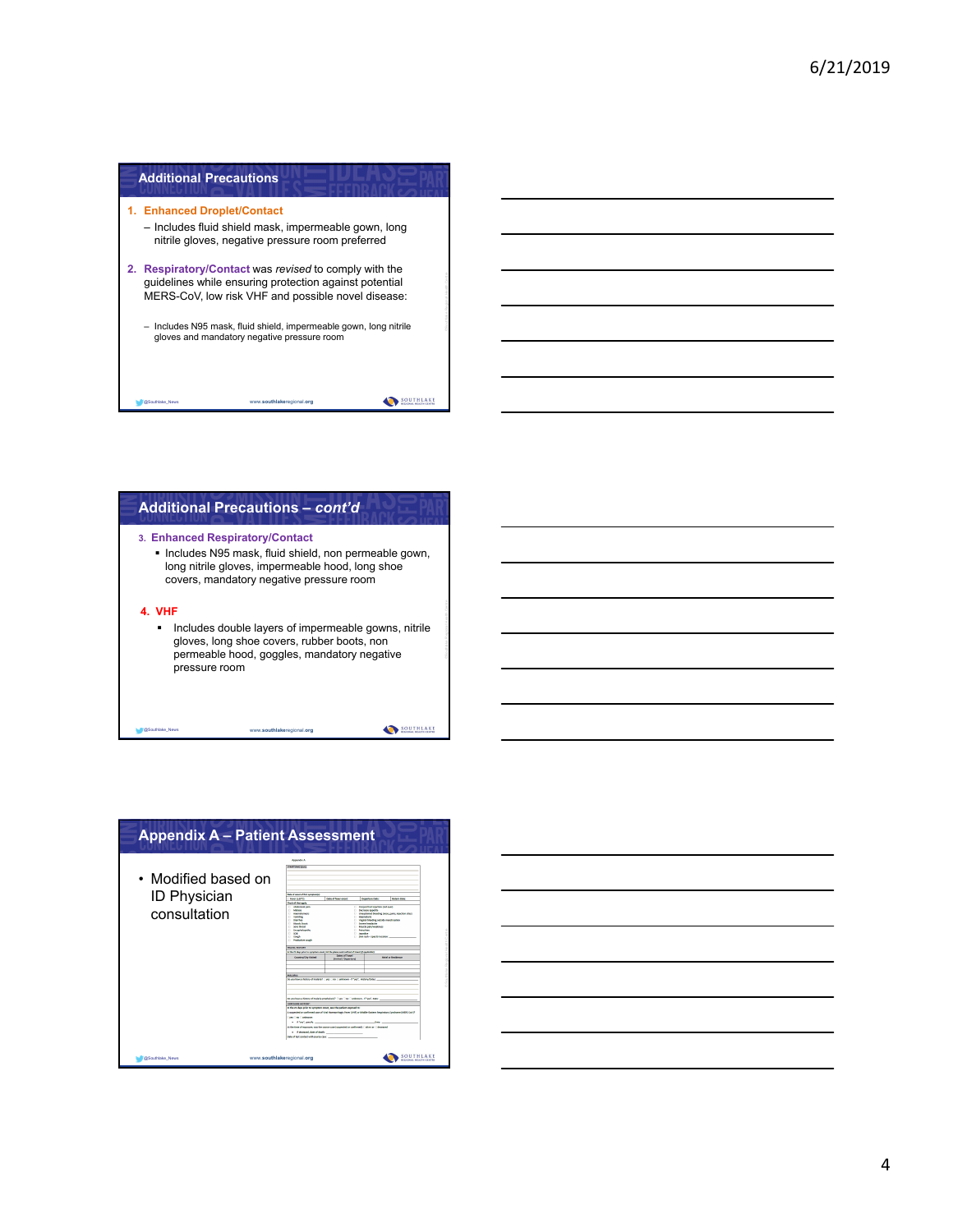| <b>Education Roll-Out</b>               |                                                                                                                                                                       |  |
|-----------------------------------------|-----------------------------------------------------------------------------------------------------------------------------------------------------------------------|--|
| • Fducation<br>- policy review included | - open forum education sessions both pre-<br>scheduled and available upon request<br>- hands on PPE demonstration for the new<br>categories of Additional Precautions |  |
| @Southlake News                         | www.southlakeregional.org                                                                                                                                             |  |